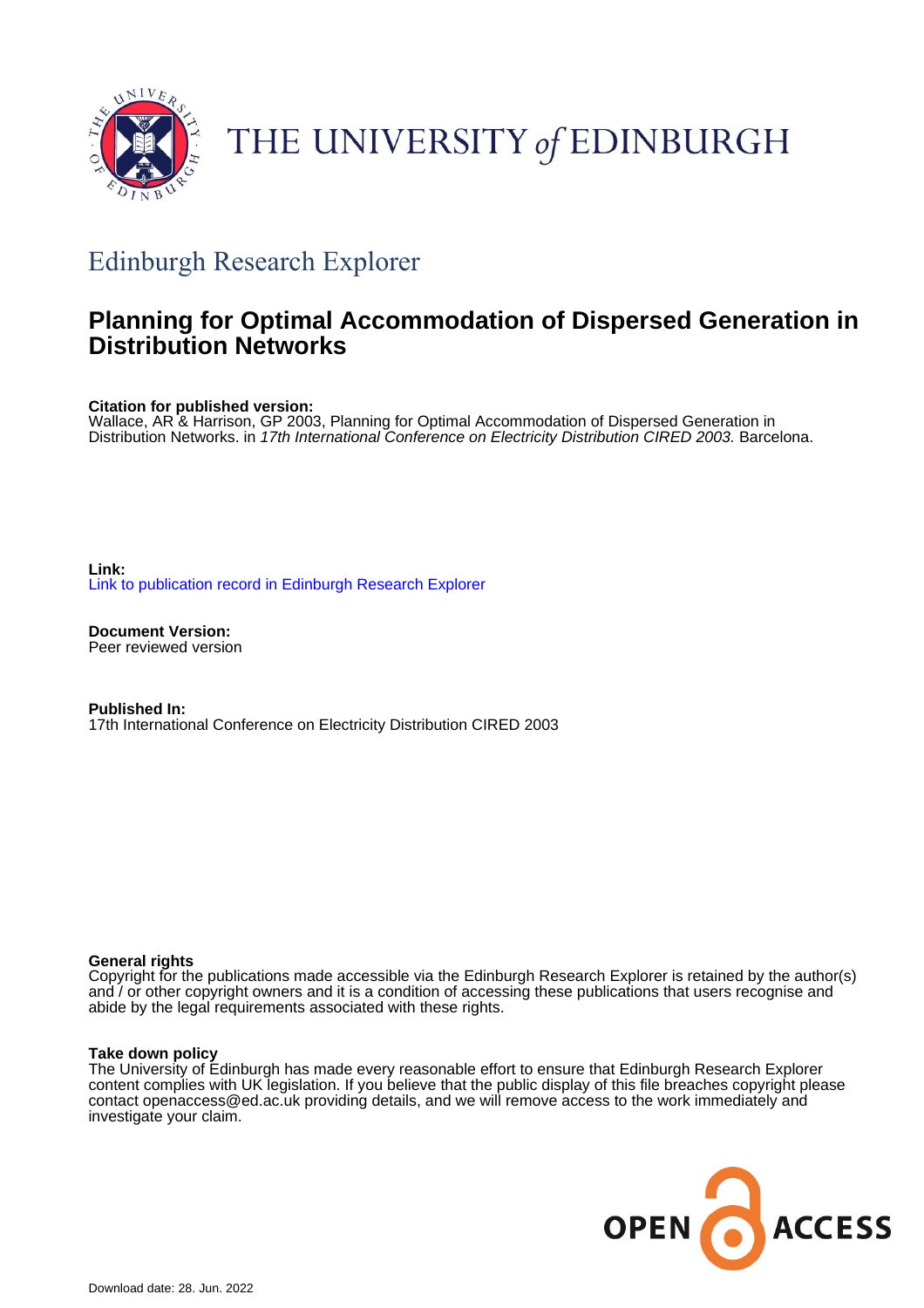#### **PLANNING FOR OPTIMAL ACCOMMODATION OF DISPERSED GENERATION IN DISTRIBUTION NETWORKS**

**A. Robin WALLACE and Gareth P. HARRISON The University of Edinburgh - United Kingdom Robin.Wallace@ed.ac.uk; Gareth.Harrison@ed.ac.uk**

#### *SUMMARY*

**IMPACT OF DISPERSED GENERATION**

*The capacity of dispersed renewable generation will increase significantly in the UK and elsewhere as a result of Government targets and incentives. Its connection at distribution level creates a number of technical problems that for individual connections can be mitigated, albeit at a cost to the developer and network operators. For significant volumes of connections, there is an apparent risk of conflict between connections in that inappropriately sized or located plant could constrain greater development of the network and consequently threaten the achievement of Government renewable energy targets. In this paper, techniques are outlined that provide a means of determining the maximum capacity of generation that may be accommodated within a network. The optimal power flow-based techniques appear to be suited to the task and could provide the basis of planning tools for network operators.*

#### **DISPERSED GENERATION**

Small-scale dispersed generation (DG) is fast replacing large centralised generation in liberalised electricity markets. The EU Renewables Directive and national incentives such as the UK Renewables Obligation [1] are encouraging the development of renewable energy resources, in particular, wind. These resources are located in areas with low population and load densities and the potential capacities of new plant often means that they will connect to medium or low voltage distribution networks. Historically, the distribution networks in these areas were designed to supply demand that reduced with distance from the transmission system and were operated passively to ensure that the quality of electricity supplied to customers was kept within statutory limits.

Connection of DG can fundamentally alter the operation of distribution networks. Where DG capacity is comparable to or larger than local demand there are likely to be observable impacts on network power flows and voltage regulation [2]. New connections of DG must be evaluated to identify and quantify any adverse impact on the security and quality of local electricity supplies. While a range of options exist to mitigate adverse impacts, under current commercial arrangements the developer will largely bear the financial responsibility for their implementation. The economic implications can make potential schemes less attractive and, in some instances, has been an impediment to the development of renewable energy.

The presence of dispersed generation can have a number of significant impacts on the operation of the distribution network. Widely documented and described in greater detail elsewhere [2]-[4], they include:

- 1. Bi-directional power flow and the potential to exceed equipment thermal ratings
- 2. Reduced voltage regulation and violation of statutory limits on supply quality
- 3. Increased short circuit contribution and fault levels
- 4. Altered transient stability
- 5. Degraded protection operation and co-ordination

The impacts that arise from an individual DG scheme are assessed in detail when the developer makes an application for connection. Distribution Network Operators (DNOs) appraise requests for connection under near-worst case operating conditions to ensure that the quality of supply to their customers will not be adversely affected under all normal DG and network operating scenarios. Typically, network power flow studies are carried out assuming that the DG is operating at maximum capacity, but that local load is at a minimum. These conditions are chosen as they represent the largest reverse power flows and consequently cause the greatest local voltage change which, particularly for rural areas, tends to be the most significant limitation to the capacity of DG that can be connected [3].

#### **ACCOMMODATING DG**

There are a number of options open to the DG developer and DNO to reduce adverse network effects arising from a potential DG project and these depend on the initial problem. Where there is the potential to exceed the thermal or fault level rating of equipment then there is generally little option but to replace affected equipment with new plant of higher rating. However, the barrier most frequently met and that which offers most scope for innovative solution is the maintenance of local voltages within statutory limits. The mitigation strategies used currently include:

- 1. Reduction of primary substation voltage
- 2. Operation of generator at leading power factor
- 3. Constraining of export
- 4. Upgrading conductors
- 5. Connection at higher voltage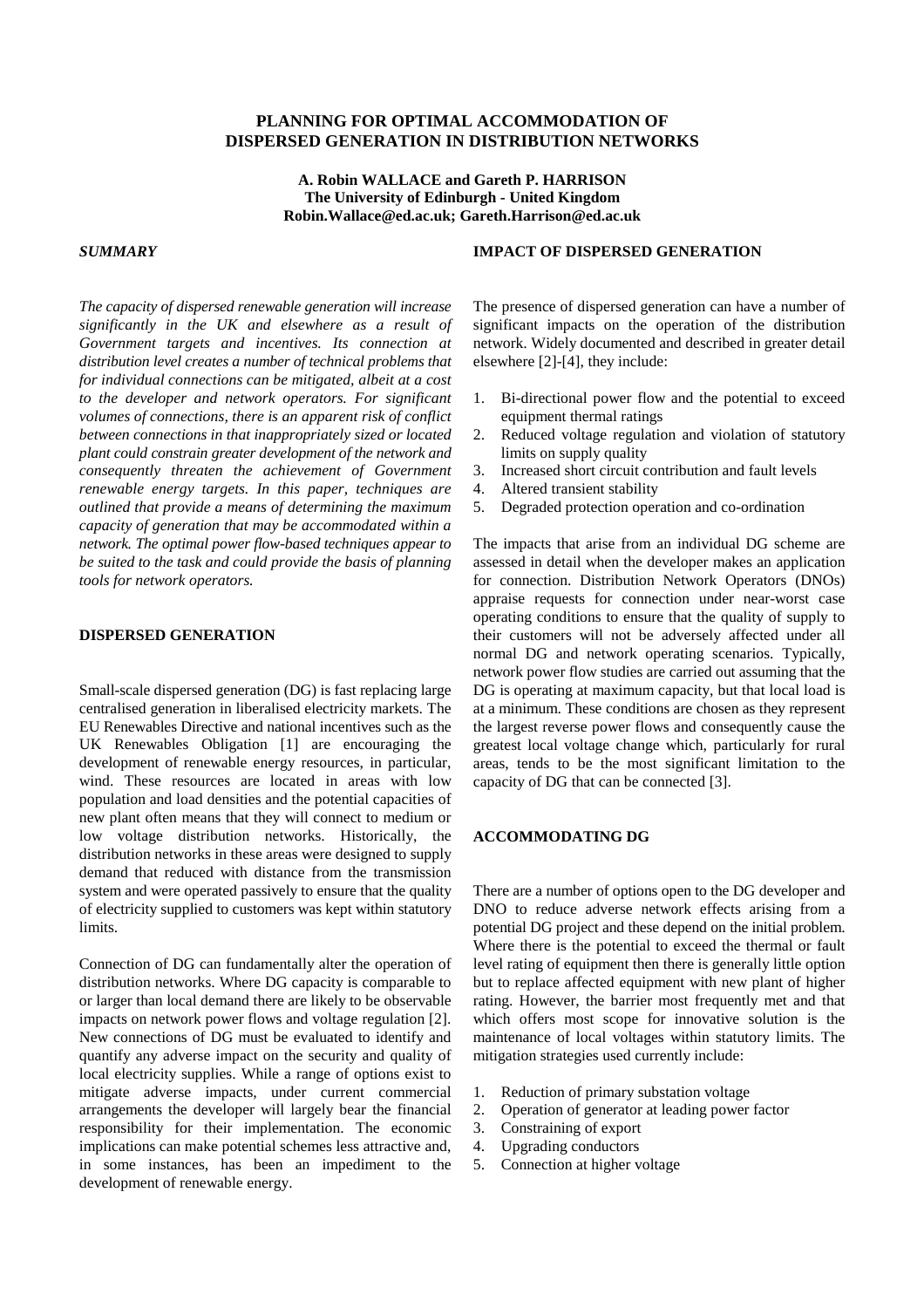Mitigation techniques 1 to 3 are of an operational nature and have consequent implications for DG revenue or local quality of supply. Measures 4 and 5 can bring considerable capital costs to the DG development, but result in fewer operational restrictions. The present 'deep charging' system allows the DNO to insist that the developer finances expenditure necessary to mitigate adverse impacts, as a condition of connection. The changes may add significantly to project capital costs and, particularly for smaller projects, it may render them uneconomic, limiting the penetration of renewable capacity. Alternative 'shallow charging' systems are being considered where the DNO finances the necessary network upgrading and collects Distribution Use of System (DUoS) charges from generators [5]. Here the DNO has to consider carefully whether the volume of renewable resource and commitment by developers could properly justify the investment. Proposed alternative means of accommodating DG include active voltage management and more intelligent control of generators [6].

A further risk to the meeting of Government targets can emerge from the current strategy of developing sites on a first come-first served basis. Currently, a developer's rights to network access are guaranteed once the Connection Agreement is signed. With this guarantee instated, subsequent developments in the same area must not impact adversely on the access afforded to previously connected DG. This means that an early and sometimes quite minor connection can prevent development of other larger sites in the same area of the network, effectively 'sterilising' areas of the network. If unchecked, this effect can lead to developers rushing to 'bag capacity' and guarantee access.

#### **MULTIPLE CONNECTIONS**

The current approach of DG appraisal is acceptable for individual connections, where the impact of the generator can be clearly identified and mitigated (at a cost). However, with larger volumes of developments, not only is the assessment of their impact a major task for DNOs but also that there is an increased risk that first-come first-served development will frustrate efforts to meet Government targets.

There is potential for DG plant to deliver benefit to the rural network by reducing losses and providing increased reliability, stability and security of supply. However, to extract these benefits, active management of the network would be required along with commercial benefit for the DNO. Furthermore, more DNOs must become empathetic in their evaluation of network access.

One of the most fundamentally helpful measures for DNOs to issue information to developers regarding the existence, or otherwise, of spare connection capacity [5]. As such, DNOs must be able to quantify the capacity of new generation that may be connected to the distribution network with and without the need for reinforcement.

Recent studies of the transmission network in Scotland have provided a number of locational signals for the development of renewable resources that are contingent on significant investment in the network [7]. They have identified areas where renewable energy could be absorbed by the existing and upgraded transmission network. Not all of the new developments will be deep-connected and most will connect to the sub-transmission or distribution network. Carrying out a similar study on even a relatively small section of the distribution network is extremely intensive and time consuming due to the much greater number of buses and the greater influence of voltage, thermal and fault level restrictions. Effective study of the distribution network therefore required a means of dealing with the multidimensional problems and labour intensity.

#### **SIMULATION MANAGER**

To this effect, an automated approach has been sought. Evaluation of a number of proprietary power flow software packages found that only a small fraction offered some degree of automation, and most of these required manual preparation of each load flow prior to batch operation.

A solution was developed using the widely respected PSS/E power flow software [8] possessing an internal programming language (IPLAN) that enables dynamic alteration of case parameters. While the necessary data could be entered through dialogue boxes or text files, this manual scheme for data preparation, routine execution and results extraction and analysis remained somewhat time-consuming and error-prone.



FIGURE 1 – Simulation manager and PSS/E

Significant improvements came though the development of a bespoke Windows user interface that uses the PSS/E package as a power flow engine. It controls the PSS/E package to automatically supply data to it, execute analytical routines and extract results from it in a concise form. The simulation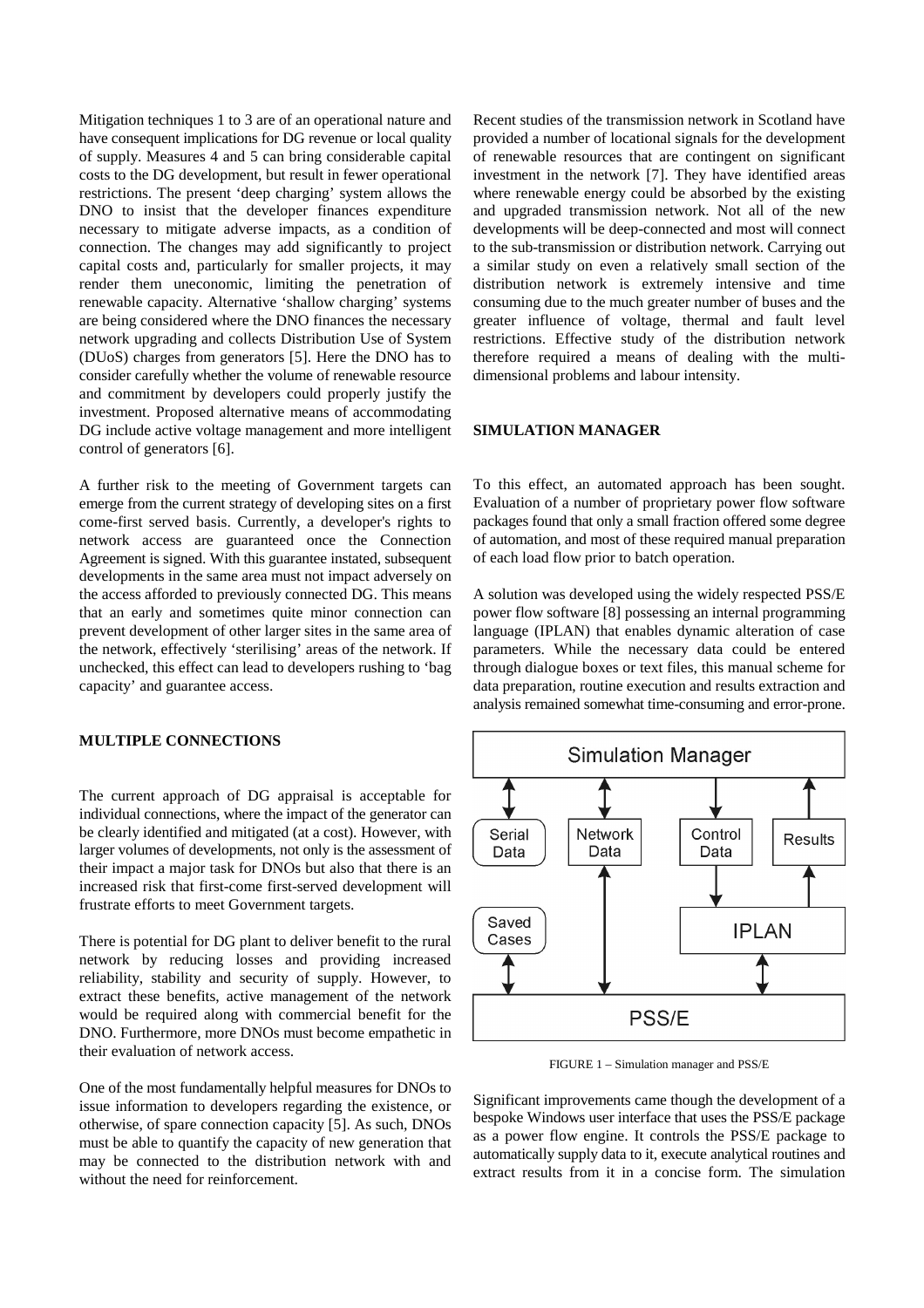manager has a number of benefits including effective data management, error removal, integration of non-networkrelated data and rapid analysis of results. The relationship and data flows between the two packages are shown graphically in Figure 1.

#### **POWER SYSTEM**

The system used in this work is a model of part of the UK transmission and distribution network. The 183-bus network covers the voltage range from 400 kV down to 11 kV. Total circuit length is over 10,000 km with around 6,000 and 600 km at 11 and 33 kV, respectively. The network serves a total load of around 100 MVA in a mainly rural setting and the land mass served has extensive potential for on- and offshore wind, mini-hydro and other renewable energy developments. Additionally, over 300 MW of larger centrally-dispatched generation is located in the network. In many respects the DG issues facing the network are quite reflective of the UK as a whole.

In illustrating the application of the simulation manager to the task of determining the maximum penetration of DG within the network, it was deemed to be more effective to relate it to a small section of the overall system model described above. The 20-bus sub-system is presented in Figure 2 and incorporates a section of the 132 kV sub-transmission network (acting as swing bus), the 33 kV network and 11 kV primary sub-stations.

While the planning and operation of the system works on the basis of maintaining the 11 kV system within 4% of nominal voltage, for illustration, variation within the full 6% range allowed by UK statute [9] has been allowed.



FIGURE 2 – Example sub-system

#### **MAXIMISING DG CAPACITY**

#### **Single Bus Injections**

The most basic analysis follows the approach of current DG appraisal practice by examining the conditions at individual locations. Routines developed for the simulation manager and PSS/E enabled a location by location appraisal of the possible DG capacity that could be connected subject to the relevant constraints. The routines increase, incrementally, the bus injections from the DG source until there is a constraint violation - this point defines the maximum capacity at that location. Table 1 shows the maximum possible injections at each bus in turn from a synchronous generator operating at a power factor of 0.9 lagging, subject to voltage and thermal constraints. In most cases, the injection is constrained by voltage with the generator bus reaching 1.06 pu. The exception is Bus H where the constraint is the thermal limit on the Bus  $C - B$ us H conductor. As can be seen, there is considerable variation between buses as to the capacity of generation they can absorb.

TABLE 1 – Maximum capacity available at individual locations

|              | Maximum<br>Injection (MW) | Constraint |
|--------------|---------------------------|------------|
| <b>Bus</b> D | 24.60                     | Voltage    |
| <b>Bus E</b> | 23.51                     | Voltage    |
| <b>Bus F</b> | 14.75                     | Voltage    |
| <b>Bus G</b> | 3.50                      | Voltage    |
| <b>Bus H</b> | 7.49                      | Thermal    |
| Bus I        | 6.16                      | Voltage    |

#### **Multiple Development**

Rather than just connecting one generator at one bus, DG development in resource-rich areas tends to be at adjacent, or nearby, buses across the rural network. While the analysis for individual location is useful in showing the relative sensitivity of buses to power injection, it does not assist in exploring the possible penetration across a network. This is due to the interdependence of buses with, for example a rise in the voltage at one bus also tending to lift the voltage at nearby buses. Given this interdependence and the non-linearity of networks (i.e. super-position is not valid), determination of maximum power injections across multiple buses is rather more complex. Add to that the large number of buses and wide range of generator capacities and the problem becomes very large and computationally intensive. While exhaustive search techniques could be applied to very small systems, a more efficient search algorithm was required for larger ones.

Techniques applied to distribution system optimisation problems include genetic algorithms and tabu search [10]- [11]. Here, Optimal Power Flow (OPF), generally used at transmission level (e.g., minimal fuel cost [12]), is used for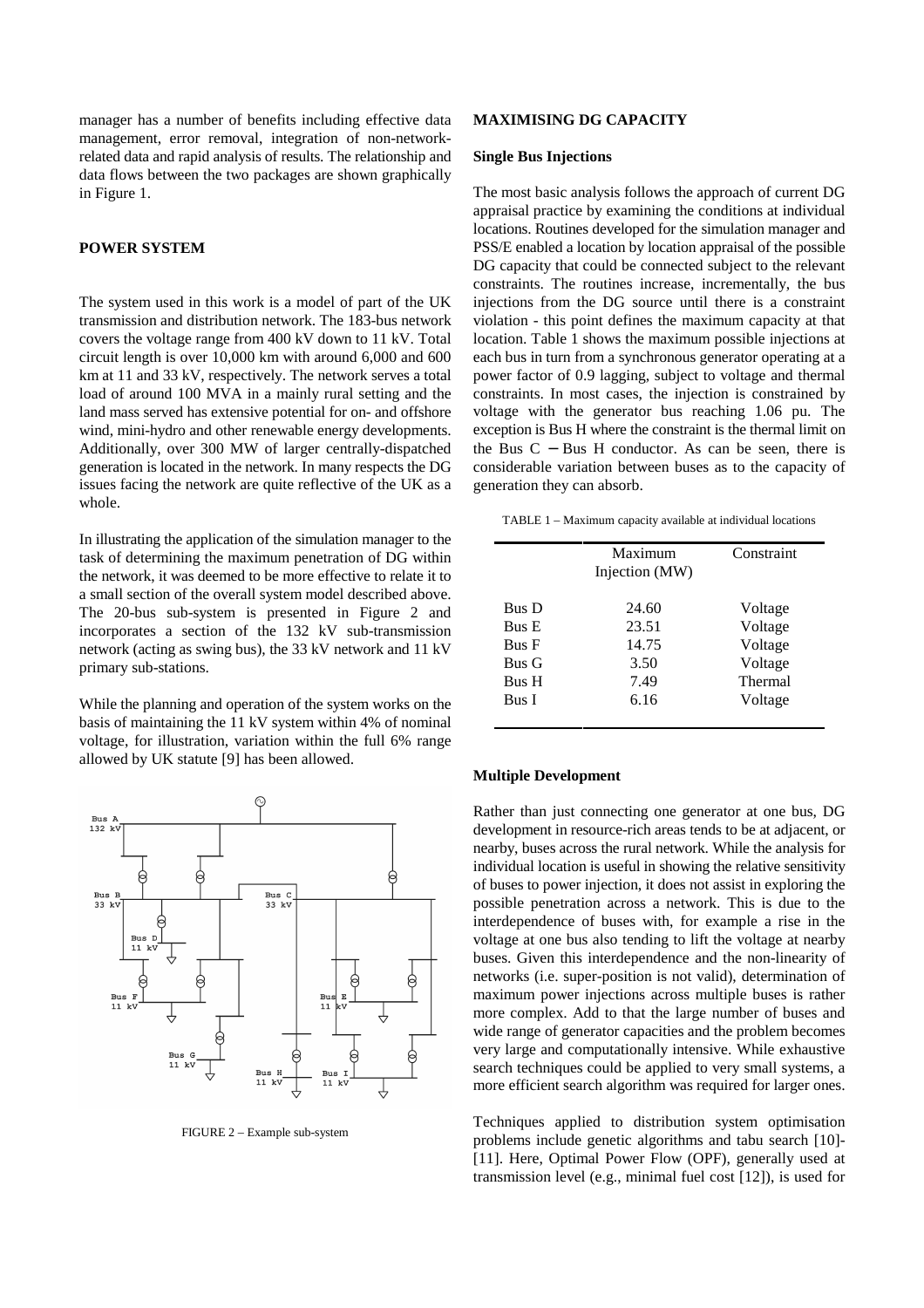DG capacity maximisation. Ideally, the objective function of the OPF would allow maximisation of the generation capacity at specified locations. However, this is not available with proprietary OPF packages. Also, the generator output maximisation routines generally use PV generator models that are not suitable for fixed power factor DG. These restrictions were overcome using the idea of 'reverse load-ability'. Here, the PQ generators are modelled as loads and the loads maximised by 'negative load shedding'. The operation and versatility of the technique is illustrated with a number of examples (1 to 4).

**1** – **Single Bus Injections.** The OPF was firstly tested to confirm that it was able to replicate the results of the individual bus injections (Table 1), by optimising each bus in turn under thermal and voltage constraints. In all cases, the bus injections match the previous values.

**2** – **Two Buses.** The next stage was to determine the optimal addition of capacity at two locations. As Table 1 indicated, Buses F and G, may individually accommodate 14.75 MW and 3.5 MW, respectively. Optimising them jointly, however, only 14.85 MW in total of can be added, mainly at Bus F (Table 2). By restricting the capacity connected at bus G (by 2.63 MW), almost 14 MW of capacity may be connected at bus F. Relative to either bus alone this represents an increase in overall capacity and, is achieved by sacrificing generation at individual buses.

TABLE 2 – Optimal capacities at a selection of locations

|              | G Only | G and F | $G$ , F & E | $D$ to $I$ |
|--------------|--------|---------|-------------|------------|
|              | (MW)   | (MW)    | (MW)        | (MW)       |
|              |        |         |             |            |
| <b>Bus G</b> | 3.50   | 0.87    | 0.85        | 0.76       |
| <b>Bus F</b> |        | 13.98   | 13.19       | 10.13      |
| <b>Bus E</b> |        |         | 22.41       | 19.00      |
| <b>Bus</b> D |        |         |             | 18.94      |
| <b>Bus</b> H |        |         |             | 2.56       |
| Bus I        |        |         |             | 1.65       |
|              |        |         |             |            |
| Total        | 3.50   | 14.85   | 36.45       | 53.04      |
|              |        |         |             |            |

**3** – **Three Buses.** A similar picture emerges when Bus E is incorporated. The optimal capacity rises to 36.45 MW split 13.19 MW, 0.85 MW and 22.41 MW between Buses F, G, and E. Again, individual capacity is reduced in the pursuit of an increased (21.60 MW) overall maximum capacity (Table 2). The converse is also true with the maximisation of individual sites lowering the total.

**4** – **11 kV Buses.** Finally, the extension of the optimisation across all six 11 kV buses (D to I) leads to a further increase in capacity. Here, a further 16.6 MW of capacity may be added to the system by reducing the individual contributions at buses E to G (Table 2). The optimal allocation of capacity at each bar reflects the earlier single injection tests with capacity tending to be sited at the more accommodating

locations. This can be seen in Figure 3 which compares the capacity added at each bus for individual bus injections (Table 1) with the optimal solution using OPF. Additionally, it can be seen that for each bus the OPF delivers lower injections and consequently a lower overall capacity of new generation (53 MW).

In addition to showing the results from each of examples 1 to 4, Table 2 shows the progression of optimal capacity with greater numbers of locations. In each case there is a situation where the addition of generation in the network would lead to violations. Furthermore, the benefit can be seen, in terms of increased overall capacity, of the trade-off of potential capacity at less absorbent sites in favour of connecting capacity at more suitable locations. While the system examined here is rather small, the impact of encouraging development in favourable locations is clear. Across a larger or regional system the potential to identify enhanced DG development may be significant. The technique offers a means by which DNOs can examine their networks for spare capacity for the purpose of providing information to developers regarding the best and worst places to connect DG.



FIGURE 3 – Individual bus injection versus OPF

#### **Maximising Integration**

It is worth considering at this stage whether either of the two techniques illustrated are representative of the nature of DG development. Clearly, single injection delivers the maximum capacity at individual locations, whilst the OPF techniques determines the maximum simultaneous new capacity across all, or specified, locations. Neither of these is truly representative given that new DG capacity will be added sequentially over time and that both analyses ignore the impact of prior development. Two extreme situations may be identified:

- 1. Guaranteed access for existing capacity, with danger of network sterilisation, or
- 2. Permit maximum new capacity to connect, potentially stranding existing assets.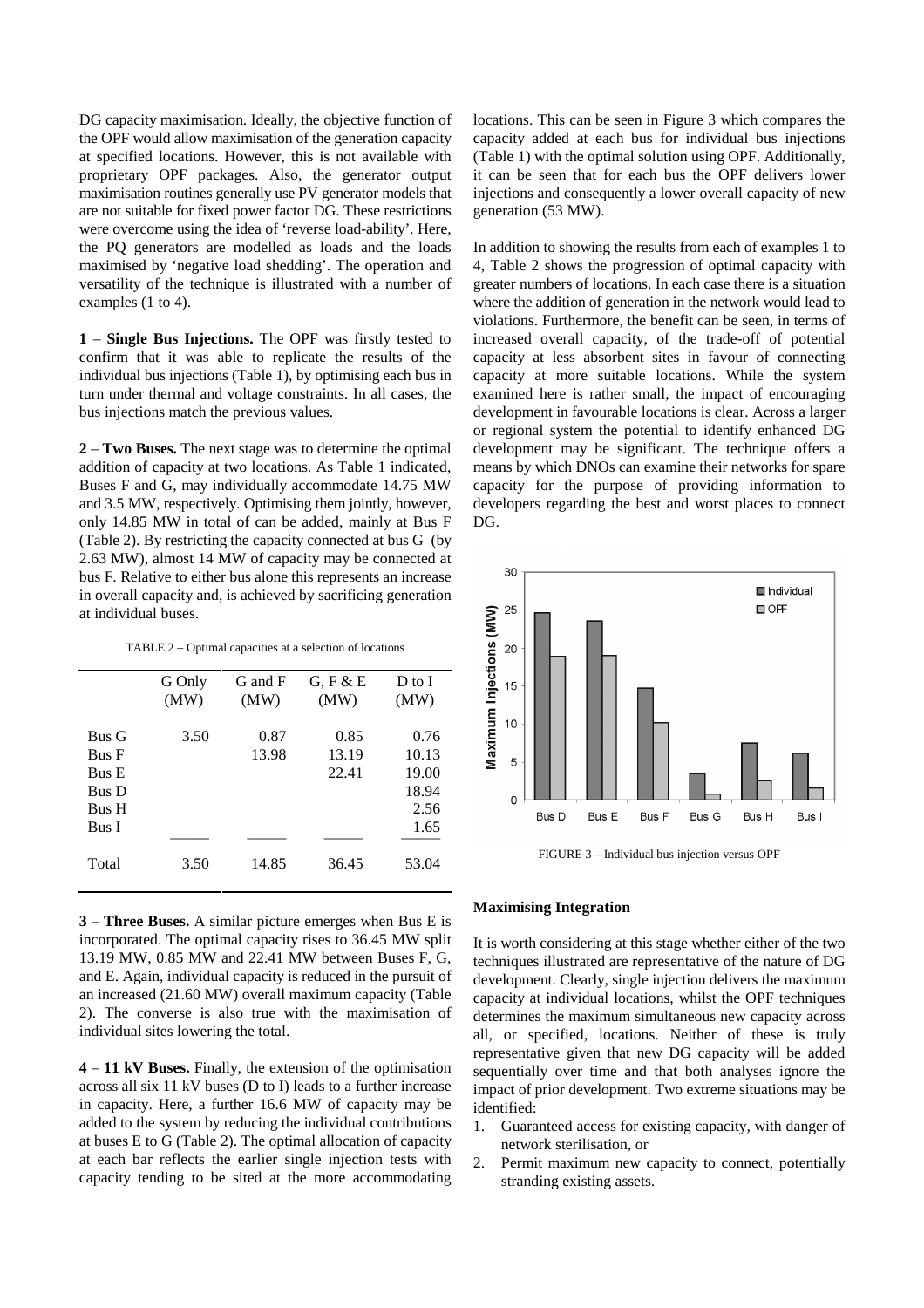The examination of such situations requires the capability to develop and analyse scenarios of future DG development. The OPF techniques facilitate this. Consider the development of three buses:  $F$  (at 11 kV) and B and C (both at 33 kV). OPF analysis of a similar nature to examples 1 to 4 implies an optimal capacity of 103.1 MW. This would be added entirely at the 33 kV level (split 74.8 MW and 28.3 MW between buses B and C, respectively) with no allocation for 11 kV. The allocation reflects the relatively smaller voltage rise effect at higher voltages.

In the case where a DG has been guaranteed access for a 10 MW generator at bus F, the determination of available capacity must take this into account. The addition results in new capacity at 33 kV (as before) but with a vastly reduced volume. As Table 3 shows, together with the 10 MW DG at bus F, the total allowable capacity across the three buses is just over 59 MW. Hence, the prior addition of a 10 MW generator in a non-optimal location reduces the total available capacity by almost 44 MW, providing a stark illustration of network sterilisation.

At the other extreme, where a 10 MW DG plant connects to bus F with no access guarantee, this plant is ignored in the analysis and the optimal capacity remains as originally determined above (Table 1). If generation of the relevant capacities were to be connected at the higher voltage buses, the DG at bus F would be likely to be constrained off, providing an example of the stranding of DG assets.

TABLE 3 – Capacity under different planning scenarios

|                                                                            | No access<br>guarantee<br>(MW) | <b>Bus F</b> access<br>guarantee<br>(MW) |
|----------------------------------------------------------------------------|--------------------------------|------------------------------------------|
| Bus B optimal capacity<br>Bus C optimal capacity<br>Bus F optimal capacity | 74.75<br>28.31<br>0.00         | 18.31<br>30.90<br>0.0                    |
| Access at Bus F                                                            |                                | 10.0                                     |
| Total capacity                                                             | 103.06                         | 59.21                                    |

These examples offer relatively simple and extreme development scenarios. Planning for connections across a wider number of locations creates a much larger set of possible scenarios. Despite this, the process of determining available capacities will remain the same, with the simulation manager providing the necessary automation to reduce the burden of the task.

#### **DISCUSSION**

The OPF-based techniques presented here have the potential to be a valuable addition to the planning capabilities of DNOs by providing a rapid, adaptable and objective means of examining the connection of DG to their networks. This will be of benefit in providing information to developers regarding the best and worst places to connect DG and, further, will assist with network development and planning.

Clearly, the examples used here are very simple and have employed a number of simplifying assumptions. Firstly, the transformers have fixed taps thus avoiding the inclusion of tap settings in the optimisation. Secondly, the only traditional generator on the system is the swing bus, hence the effect of generator reactive power limits are ignored. Initial application of the OPF techniques to the larger system, incorporating traditional generation, presented practical difficulties for the OPF. However, work is underway to resolve these issues.

The small section of a real network is used successfully to illustrate many of the issues surrounding the connection of DG. Despite the simple nature of the examples a number of observations can be made. Firstly, inappropriately sized or located connections at lower voltages limit subsequent development and the overall capacity accommodated. Secondly, inappropriate connections at higher voltages could strand existing assets and reduce overall capacity. Overall, careful siting of DG will allow the maximum accommodation of such plant and facilitate the development of renewable energy in pursuit of Government targets.

#### **CONCLUSIONS**

The capacity of dispersed renewable generation will increase significantly in the UK and elsewhere. Its connection at distribution level creates a number of technical problems that for individual connections can be mitigated, albeit at a cost to the developer and DNO.

The current system of appraising DG connections on a caseby-case basis, risks the sterilisation of distribution networks through the inappropriate sizing or location of plant and could hamper efforts to achieve Government targets for renewable energy.

Development of bespoke software to control and interface with an industry-standard power flow package has assisted greatly in developing analytical techniques to investigate these issues. The ability to determine maximum capacity at a given location, and with the use of OPF techniques, over a network provides a means of planning and managing DG connections whilst limiting the risk of network sterilisation.

#### **ACKNOWLEDGEMENTS**

The authors acknowledge, with gratitude, the support provided by the UK Engineering and Physical Sciences Research Council (research grant number GR/N04744) and Scottish Power plc. They are grateful also for the assistance of staff at Power Technologies Ltd.